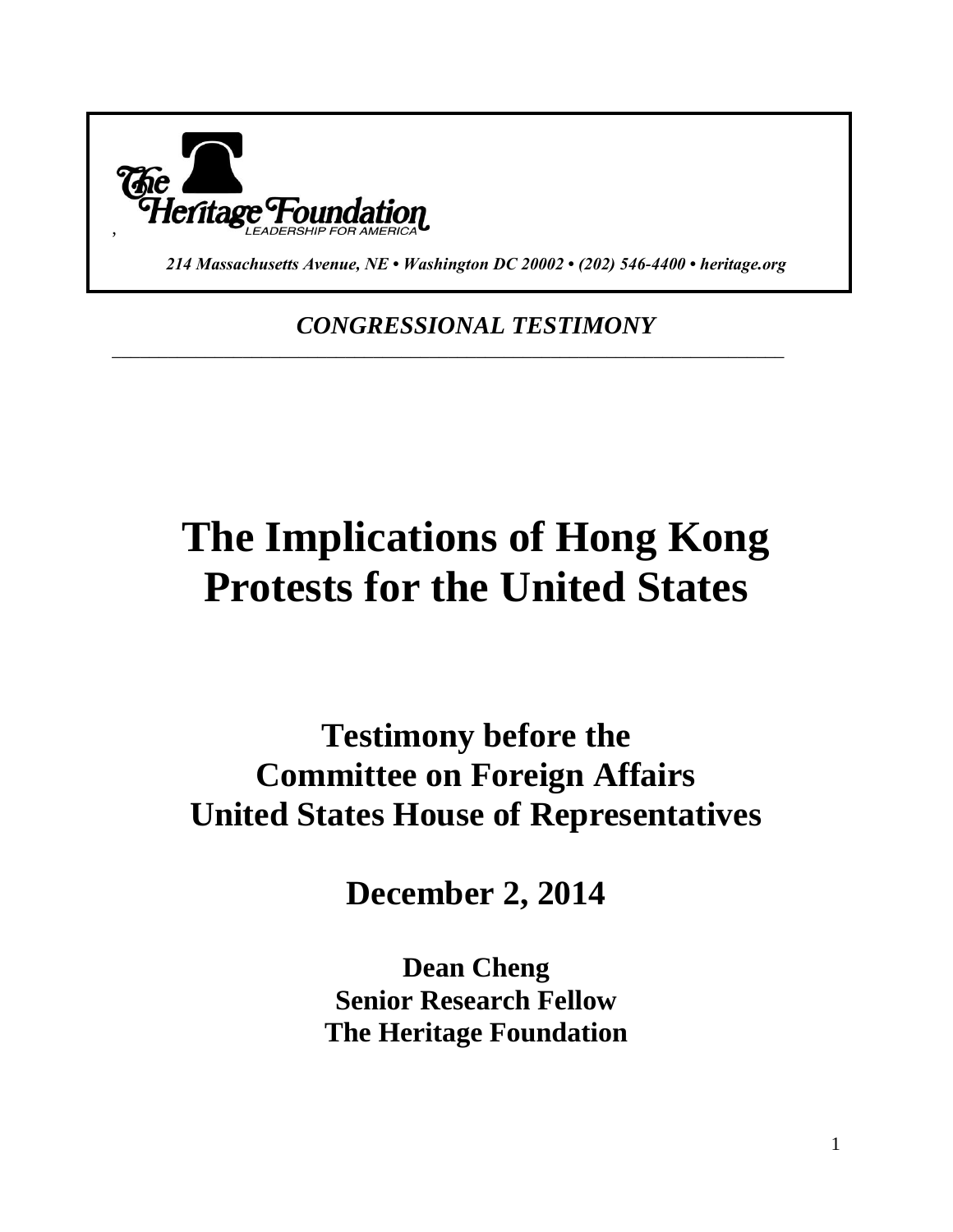Thank you, Chairman Chabot, Ranking Member Faleomavaega, and distinguished members of the Subcommittee for the opportunity to be here today.

My name is Dean Cheng. I am the Senior Research Fellow for Chinese Political and Security Affairs at The Heritage Foundation. The views I express in this testimony are my own and should not be construed as representing any official position of The Heritage Foundation.

My comments here today will discuss the impact of recent Chinese actions in Hong Kong on the American security posture in the western Pacific.

#### **Introduction**

Hong Kong has long been a test case for the People's Republic of China (PRC), and also an indicator for Sino-American relations. The reversion of Hong Kong from British rule to Chinese control was seen as a demonstration of the viability of the "one country, two systems" approach.

At base, Hong Kong is a test of whether the PRC can be sufficiently flexible to allow some pluralism. A successful transition would indicate that China was a pragmatic power that was likely to evolve and be able to incorporate alternative approaches, within a system that would remain dominated by the Chinese Communist Party (CCP). Beijing, and some in Washington, saw it as the potential way to a peaceful resolution of the Taiwan issue. Developments in Hong Kong mean that "one country, two systems" is likely permanently off the table as a settlement approach for cross-strait relations. In fact, any kind of political reconciliation between the PRC and Taiwan has been set back for the foreseeable future. This, in turn, has obvious implications for the United States, given the commitment Washington has made to ensuring that the future of Taiwan is determined through peaceful means. Furthermore, because Hong Kong was already a wealthy community when it transitioned to Chinese control, the reversion would also be a test to see whether China was likely to become a society that would respond to increasing wealth with a concomitant demand for greater political freedom—and whether Beijing would be able to handle such demands. In this regard, given the status of Hong Kong as a major global financial center, China would have additional incentives to ensure the community's stability and credibility.

In this regard, China found itself in the happy position of coming to control a self-contained environment, where a variety of key institutions and structures were already in place, including an independent judiciary, a free press, and a tradition of the rule of law. Consequently, China would not even have to create such precedents out of whole cloth, but would primarily have to administer a ready-made structure.

## **The Hong Kong Protests**

Hong Kong island was ceded to Great Britain in perpetuity at the end of the First Opium War, in 1842, followed by Kowloon Peninsula in 1860 at the end of the Second Opium War. The New Territories of Lantau Island and the area up to the Shenzhen River were leased to Great Britain for 99 years in 1898. Because the three portions of Hong Kong (Hong Kong island, Kowloon,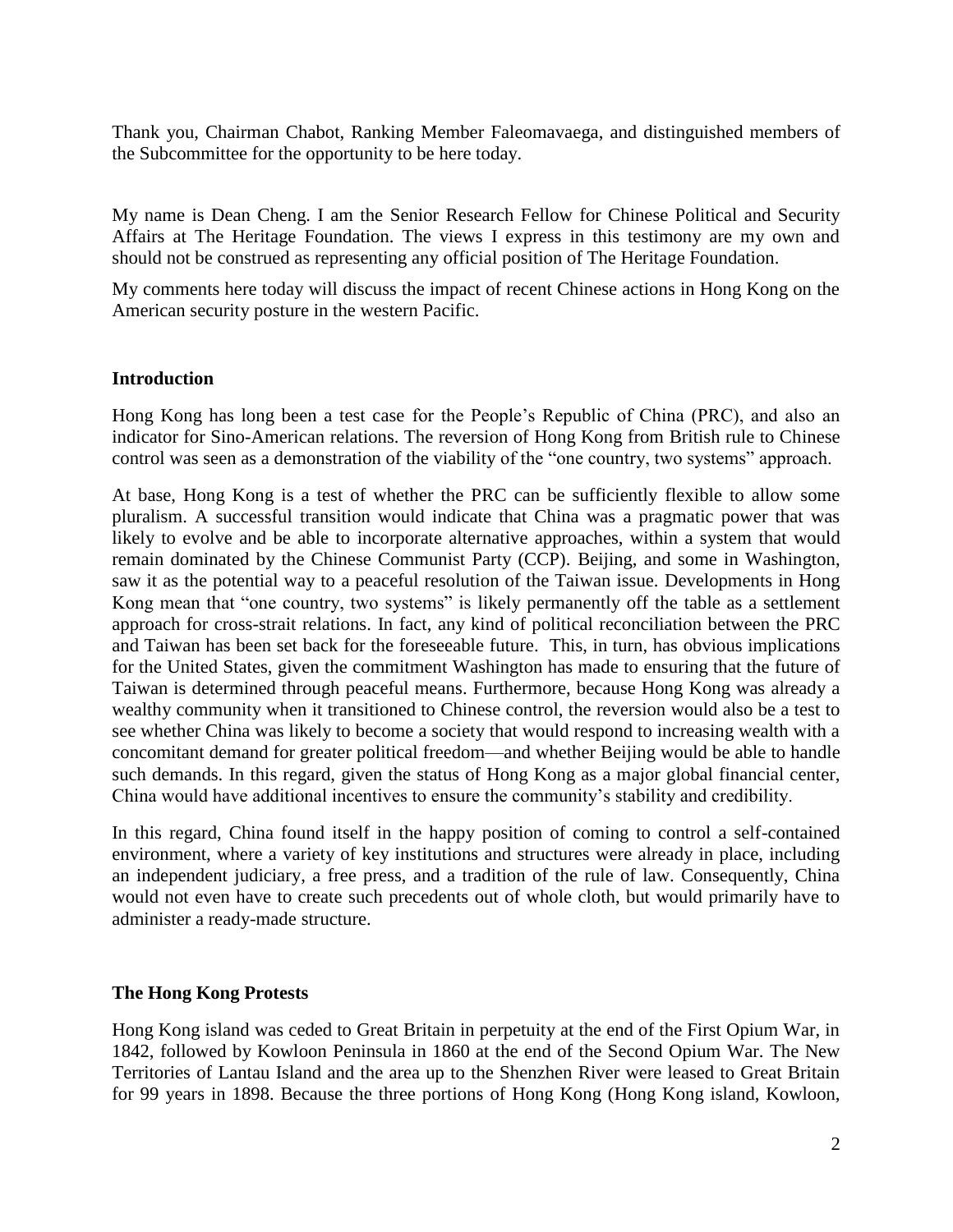and the New Territories) were effectively integrated, the return of only the last portion was not feasible. Consequently, Great Britain and the PRC negotiated for the return of the combined territory to China. The two key documents governing this reversion were the Joint Declaration of the Government of the United Kingdom of Great Britain and Northern Ireland and the Government of the People's Republic of China on the Question of Hong Kong, and the Basic Law of Hong Kong.

The governing principle for what would become the Hong Kong Special Administrative Region (HKSAR) would be "one country, two systems." Sovereignty over Hong Kong was to revert to the PRC, but the people of Hong Kong were to be granted a high degree of autonomy in all matters other than foreign policy and defense. They would be allowed to operate under capitalist market economics, and more open political systems, even though these would be significantly different from the socialist market economy and Communist Party–led system of the PRC. This separate status, including a free press and an independent judiciary, would be ensured for fifty years.

What was also made clear in the Basic Law, however, was that interpretation of the law was in the hands of the Standing Committee of the National People's Congress (NPC) of the PRC. This is consistent with the Chinese constitution, which designated the NPC as "the highest organ of state power."

While there was agreement on the "ultimate aim" of universal suffrage in the selection of Hong Kong's Chief Executive and Legislative Council, how that would be implemented remained uncertain.

Beijing's sentiments were most explicitly expressed, however, in an unprecedented "white paper" on Hong Kong, released in June 2014. The white paper made clear that "two systems" was subordinate to the idea of "one country." Hong Kong, the paper admonished, needed to understand that it exists as part of the PRC, and any rights and privileges it enjoys are derived from the central authorities in Beijing.

The high degree of autonomy of the HKSAR is not full autonomy, nor a decentralized power. It is the power to run local affairs as authorized by the central leadership. The high degree of autonomy of HKSAR is subject to the level of the central leadership's authorization. There is no such thing called "residual power." …The most important thing to do in upholding the "one country" principle is to maintain China's sovereignty, security and development interests, and respect the country's fundamental system and other systems and principles.

The "two systems" means that, within the "one country" the main body of the country practices socialism, while Hong Kong and some other regions practice capitalism. The "one country" is the premise and basis of the "two systems," and the "two systems" is subordinate to and derived from "one country."<sup>1</sup>

<sup>&</sup>lt;sup>1</sup> State Council Information Office, *The Practice of the "One Country, Two Systems" Policy in the Hong Kong Special Administrative Region* (Beijing, PRC: State Council Information Office, 2014),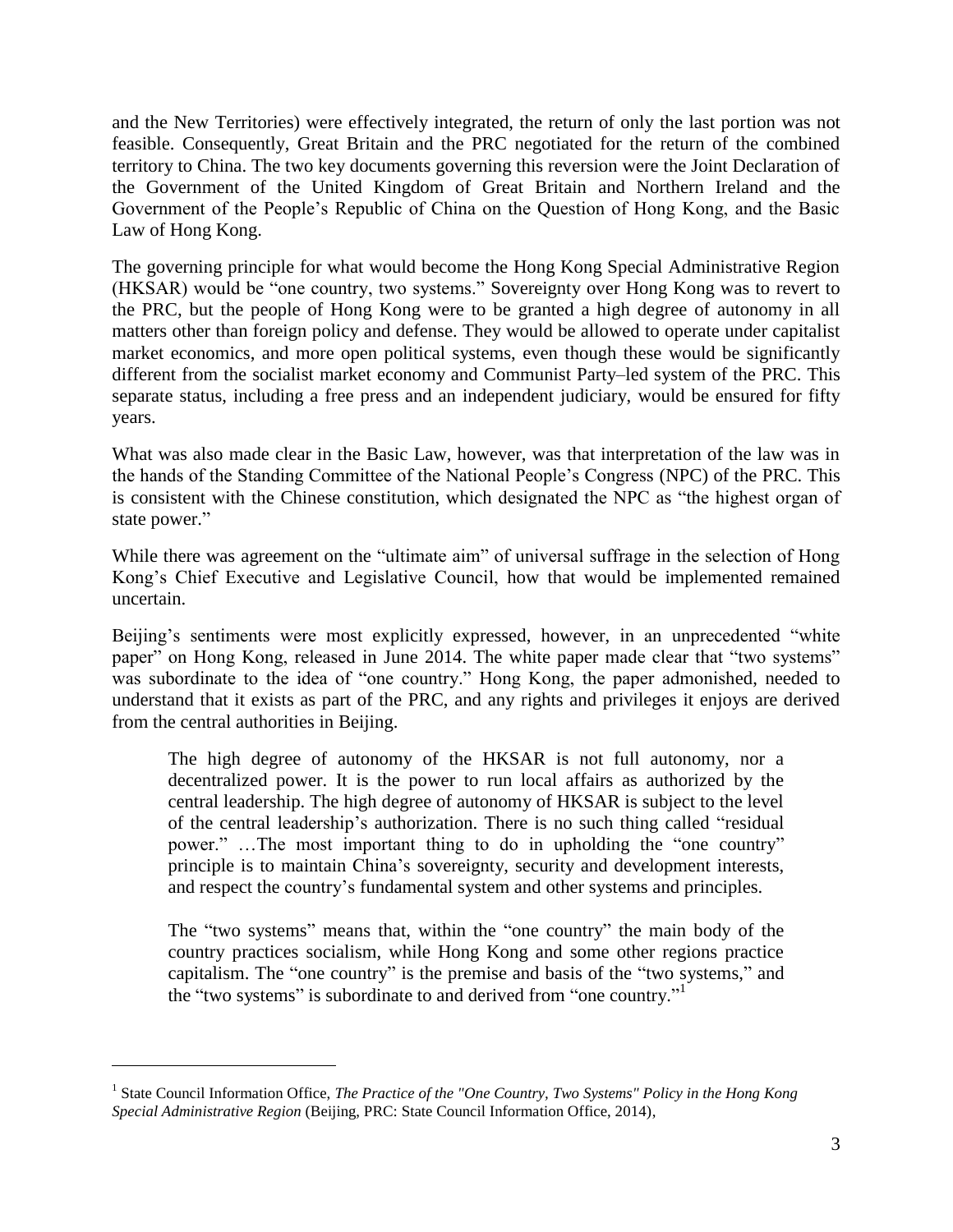In August 2014, the Chinese authorities unveiled their plan for selecting the HKSAR Chief Executive in 2017. While the citizens of Hong Kong would be allowed to cast votes, their selection would be among a slate of two to three candidates determined by a China-dominated nominating committee. This approach would ensure, as the NPC noted, "the long-term prosperity and stability of Hong Kong and the sovereignty, security and development interests of the country." As important, it ensured that the Chief Executive would be "a person who loves the country and loves Hong Kong." This, it was noted, was a "basic requirement of the policy of 'one country, two systems.'"<sup>2</sup> In essence, citizens of Hong Kong would be allowed to vote, but whom they could vote for would essentially be pre-determined by Beijing, because Hong Kong is fundamentally part of China.

The combination of the white paper, the decision, and the associated statement by the NPC led to a variety of reactions. Among the Hong Kong business elite, overwhelmingly concerned about maintaining stability and a good working relationship with Beijing, there was more concern about protests than about the PRC decision.<sup>3</sup> Some pro-Beijing elements argue that the right to vote is explicit, but that does not extend to public nominations.<sup>4</sup> Pro-democracy elements countered that Beijing's decision effectively neutered the voice of the people of Hong Kong, and promised to oppose the framework; since any framework requires a two-thirds majority, this would effectively veto any change.<sup>5</sup>

The situation escalated in late September, when thousands of students began to boycott classes. This was followed by some of the largest demonstrations the territory had seen in years, organized by a variety of groups including "Occupy Central with Love and Peace." The protests were initially met by a controlled police response, with various protestors arrested and then released, but on September 28, the police employed large amounts of tear gas and much more force to break up the demonstrations. The result was popular revulsion, and far larger demonstrations that eventually led to large numbers of demonstrators occupying parts of Central and Admiralty districts in downtown Hong Kong.

In the intervening two months since the protestors first massed in downtown Hong Kong, the situation has remained relatively calm. The protestors have gone to great pains to avoid claiming that they are interested in either revolution or independence, recognizing that any such implication would likely lead to a far more violent reaction from Beijing. As one organizer took

<sup>3</sup> See Kit Tang, "Will 'Occupy Central' Hurt Hong Kong?" CNBC, June 24, 2014, http://www.cnbc.com/id/101786534#.

 $\overline{a}$ 

4 Juliana Lu, "Hong Kong Protests: Did China Go Back on Its Promises?" BBC, October 2, 2014, http://www.bbc.com/news/world-asia-china-29454385.

http://www.scmp.com/news/hong-kong/article/1529167/full-text-practice-one-country-two-systems-policy-hongkong-special.

<sup>&</sup>lt;sup>2</sup> Standing Committee of the National People's Congress, "Decision of the Standing Committee of the National People's Congress on Issues Relating to the Selection of the Chief Executive of the Hong Kong Special Administrative Region by Universal Suffrage and on the Method for Forming the Legislative Council of the Hong Kong Special Administrative Region in the Year 2016" (Beijing, PRC: National People's Congress, August 31, 2014), http://news.xinhuanet.com/english/china/2014-08/31/c\_133609238\_2.htm.

<sup>5</sup> Richard Bush, "China's Decision on Universal Suffrage in Hong Kong," Brookings Institution Up Front blog, September 2, 2014, http://www.brookings.edu/blogs/up-front/posts/2014/09/02-hong-kong-chief-executive-electionbush.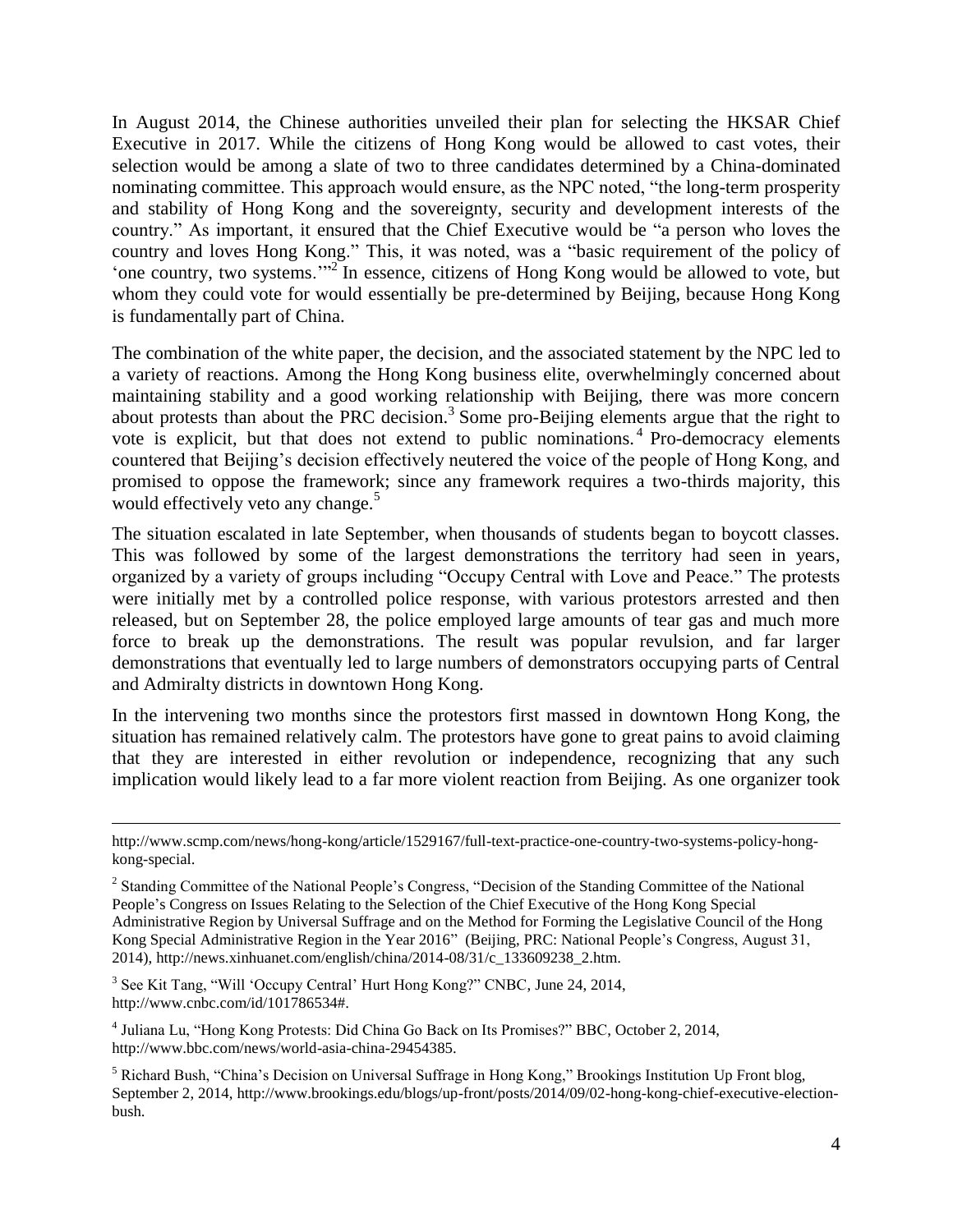pains to point out, "This is not a color revolution." Similarly, they have not occupied government offices.

For its part, Beijing has no interest in staging another Tiananmen Massacre. Beijing has been willing to leave the situation up to Hong Kong authorities to handle; indeed, all of the police forces employed thus far have been from the Hong Kong Police Force, with no evidence of participation by military or police forces from the mainland. At the same time, however, Beijing has given no indication that it will compromise in any way or engage in any meaningful negotiations.

As important, the Chinese authorities have worked assiduously to limit coverage of the Hong Kong protests in the Chinese press and social media. Within hours of the initial protests, Weibo, China's version of Twitter, was actively censoring traffic. Meanwhile, the photo-sharing service Instagram was also shut down.<sup>7</sup> Chinese efforts to restrict discussion and news about Hong Kong developments helped limit support from Chinese for the demonstrations—which has not appeared strong to begin with. $8<sup>8</sup>$ 

The resulting stalemate has meant the protests have slowly receded from the public consciousness, as the number of protestors has dwindled. After two months of protesting, there is far more limited coverage by local and international news media. While some major figures, such as Jimmy Lai, a Hong Kong media figure and major businessman, remain committed, independent polls suggest that many Hong Kong citizens see the protests as futile.<sup>9</sup> Hong Kong authorities have begun to dismantle some of the barricades, with little opposition from the protestors.<sup>10</sup> There have been dozens of arrests, including prominent student leaders.

Beijing, however, has also indicated that its decision not to employ force directly does not mean that it has not been paying attention to the protestors. Activists who participated in some of the protests are now apparently being denied entry into China. This has included not only leaders, but also "relative unknowns — not leaders — who merely participated in the protests, which included hundreds of thousands of others."<sup>11</sup> It would not be surprising if, in the future, key protestors were detained, and all known protestors are likely to be subject to surveillance for a long time to come.

<sup>6</sup> Helen Regan, "Hong Kong Protestors Urge Reform, Not Revolution," *Time*, October 5, 2014, http://time.com/3469493/watch-hong-kong-protest-leaders-urge-reform-not-revolution/.

<sup>&</sup>lt;sup>7</sup> "China 'Censors Hong Kong Protests Posts on Social Media," BBC, September 29, 2014, http://www.bbc.com/news/world-asia-china-29411270.

<sup>&</sup>lt;sup>8</sup> Frank Langfitt, "On China's Mainland, A Less Charitable Take on Hong Kong's Protests," NPR, October 6, 2014, http://www.npr.org/blogs/parallels/2014/10/06/354088313/on-chinas-mainland-a-less-charitable-take-on-hongkongs-protests

<sup>&</sup>lt;sup>9</sup> Frank Langfitt, "After Two Months, Hong Kong Residents Want Protestors to Head Home," NPR, November 23, 2014, http://www.npr.org/blogs/parallels/2014/11/23/365995044/after-two-months-hong-kong-residents-wantprotesters-to-head-home.

<sup>10</sup> Kelvin Chan, "Hong Kong Government Starts Dismantling Protest Barricades," *The Christian Science Monitor*, November 17, 2014, http://www.csmonitor.com/World/Latest-News-Wires/2014/1117/Hong-Kong-governmentstarts-dismantling-protest-barricades-video.

<sup>11</sup> William Wan and Kris Cheng Lok-Chit," Hong Kong Protestors Denied Entry into China," *The Washington Post*, November 24, 2014, http://www.washingtonpost.com/world/asia\_pacific/hong-kong-protesters-denied-entry-intochina/2014/11/23/0ed9618c-70c4-11e4-a2c2-478179fd0489\_story.html .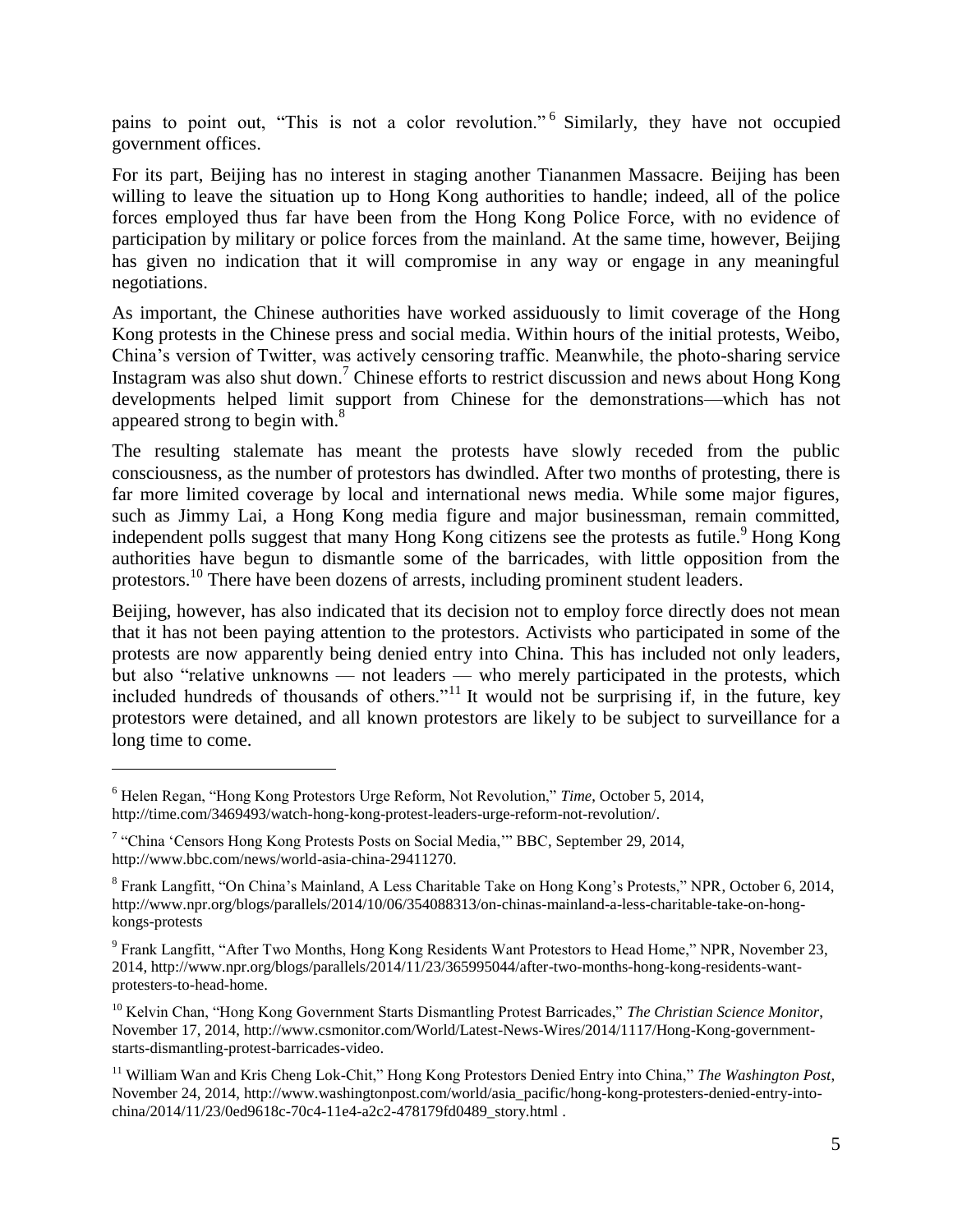## **Implications of the Protests for the PRC**

Perhaps the greatest impact of the Hong Kong protests has been on President Xi Jinping. Xi has both gained and lost from developments in the HKSAR.

Xi benefited from the events in Hong Kong, because *he successfully dealt with the first externally driven major crisis to confront him* since he acceded to power in 2012. In the other situations that have arisen during his first two years in power, much of the tempo of the crisis was driven by Chinese actions. This is consistent with the apparent Chinese view that, in most crises, they have the ability to manipulate the crisis to a fairly high degree.

Thus, the tensions and confrontations that ensued after China deployed the deep sea drilling platform Haiyang Shiyou 981 (HY-981) into disputed waters between China and Vietnam were ultimately under Chinese control.<sup>12</sup> When the Chinese withdrew the rig in July, after nearly two months of operation, Hanoi did not sustain the crisis. Similarly, in the recent border confrontation between China and India, where China moved hundreds of troops into Indiancontrolled territory on the eve of President Xi's visit to India, Beijing was confident that it was in control of the situation.<sup>13</sup> Although the Chinese military presence dampened the premier meeting between Xi and Indian Prime Minister Modi, the Chinese apparently did not fear that such a move might precipitate a broader confrontation.

In the case of Hong Kong, however, the impetus for these tensions arose from the people of Hong Kong. They actively opposed the political dictates issued from Beijing, in a manner that Beijing could not easily ratchet up or down. While Beijing could employ force, it was clear that this was not the preferred option; consequently, Beijing was compelled to rely upon the authorities in the Hong Kong government to resolve the situation. In having to operate through intermediaries, China's ability to directly control the outcome was even more limited.

Nonetheless, the crisis has been, at this point, apparently resolved. Moreover, it has not involved any casualties or significant property damage; nor has it necessitated the employment of violent force, nor the deployment of reinforcements from the mainland. Indeed, the disruptions to Hong Kong's business and financial centers has been marginal. Certainly, it has not resulted in the devastation to Hong Kong's, China's, or Xi Jinping's reputation had there been a repetition of the heavy-handed response that marked Tiananmen Square 25 years ago. Consequently, Xi Jinping can reasonably argue that his effective leadership, including a willingness to trust subordinates, has resulted in a generally acceptable resolution of the situation.

*This underscores Xi's ongoing consolidation of power*, which has already seen him bring down not only General Xu Caihou, a former Vice Chairman of the powerful Central Military Commission (CMC), but also topple Zhou Yongkang. Not only was Zhou the former head of the

http://www.nytimes.com/2014/07/16/world/asia/chinese-oil-rig-near-vietnam-to-be-moved.html.

 $\overline{a}$ 

<sup>13</sup> Sanjeev Miglani, "India Says to Defend China Border After Standoff Ahead of Xi Visit," Reuters, September 16, 2014, [http://www.reuters.com/article/2014/09/16/us-india-china-border-idUSKBN0HB0MZ20140916;](http://www.reuters.com/article/2014/09/16/us-india-china-border-idUSKBN0HB0MZ20140916) Shannon Tiezzi, "China, India End Military Standoff Along Disputed Border," *The Diplomat*, October 1, 2014, http://thediplomat.com/2014/10/china-india-end-military-stand-off-along-disputed-border/.

<sup>12</sup> Ankit Panda, "Why Did China Set Up an Oil Rig In Vietnamese Waters?" *The Diplomat*, May 13, 2014, [http://thediplomat.com/2014/05/why-did-china-set-up-an-oil-rig-within-vietnamese-waters/;](http://thediplomat.com/2014/05/why-did-china-set-up-an-oil-rig-within-vietnamese-waters/) Jane Perlez, "Chinese Oil Rig Near Vietnam To Be Moved," *The New York Times*, July 15, 2014,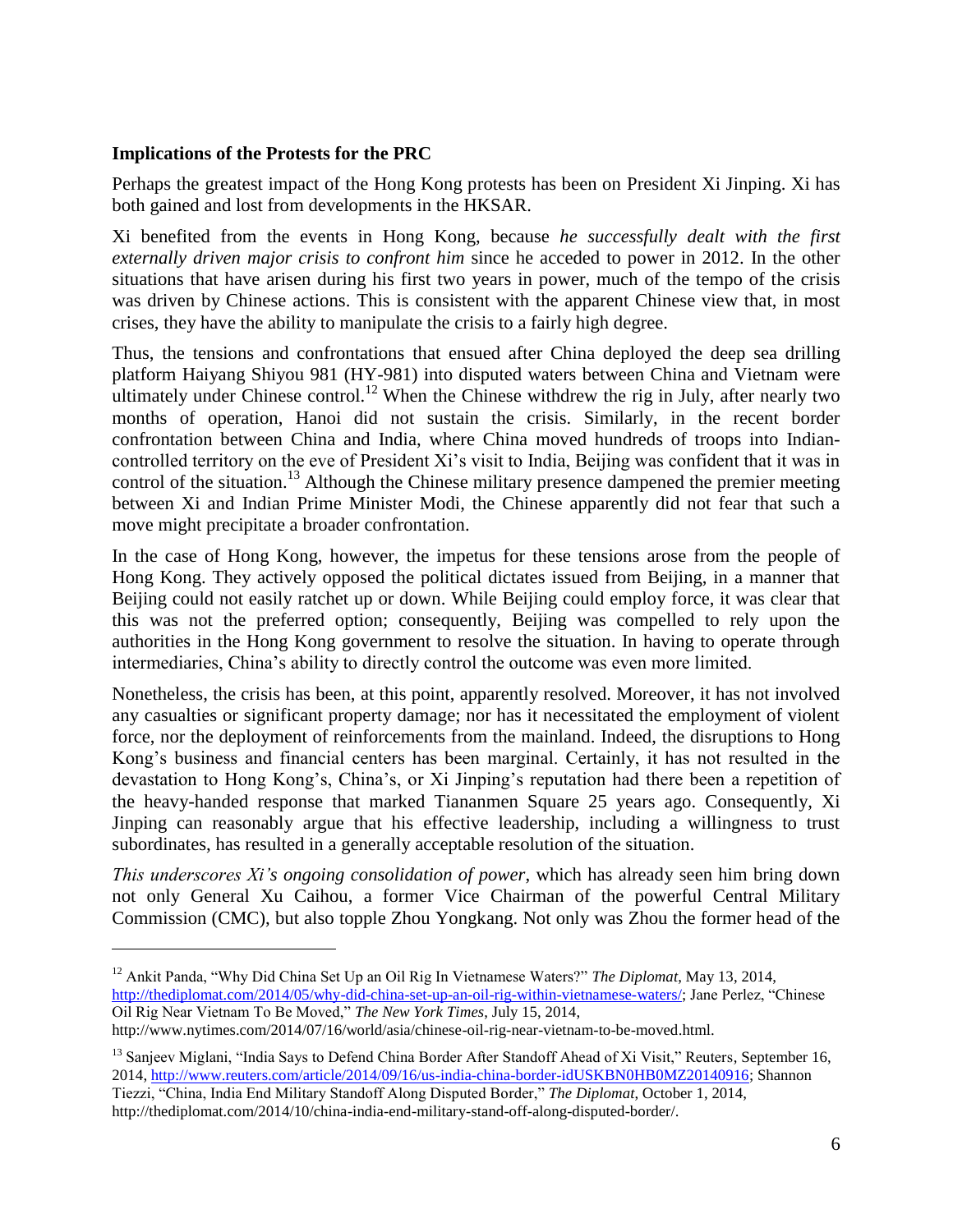Ministry of Public Security, but more importantly, he was a former member of the Politburo Standing Committee, and therefore one of the 10 most powerful men in the PRC. Xi is arguably more firmly ensconced in power two years into his tenure than Hu Jintao or Jiang Zemin (his two predecessors) were at corresponding points in their leadership.

The (thus far) successful resolution of the Hong Kong crisis also has *preserved Hong Kong's status and credibility as a major economic center*. Had there been sustained violence or an extended disruption of Hong Kong's activities, it would have likely called into question the city's viability as a global financial hub. If the PRC is to successfully open its capital accounts, on the way to establishing a credible commercial banking system, it would likely have to rely on the expertise resident in Hong Kong's gleaming towers. Such a transition is essential in dealing with China's burgeoning bad debt problem. A violence-wracked city would likely have seen a significant brain drain.

Xi lost from the events in Hong Kong, because *Beijing's high-handed approach to Hong Kong democracy, as expressed in the white paper and NPC statement, have revealed the limitations of the "one country, two systems" approach*. But "one country, two systems" was always primarily focused on Taiwan, as an enticement to persuade the people on that island to accept reunification with the mainland. A successful integration of Hong Kong into the larger Chinese polity would provide clear evidence that Taiwan, too, could find a place within the larger PRC. But the explicit emphasis of "one country" over "two systems," as well as the legalistic arguments that effectively nullified the franchise in the HKSAR, limit any appeal of the idea of reunification.

The Hong Kong protests, moreover, occur as *some in Taiwan are already reassessing crossstrait relations*. In March and April, the Sunflower movement, a student-led organization, occupied the Taiwan legislature in opposition to a China-Taiwan free trade agreement in services.<sup>14</sup> Arguing that the Cross-Strait Service Trade Agreement (CSSTA) had been reached in secret, that it posed risks to Taiwan's national security, and that it would lead to a massive influx of cheap Chinese labor, the movement mobilized some 100,000 protestors, one of the largest such outpourings in the island's history. Before the protestors eventually left the legislature in May, they extracted a promise from the head of the legislature to establish a watchdog process that would assess the national security implications of any new trade deals.<sup>15</sup> Consequently, the CSSTA remains in limbo.

For those already concerned about the PRC, *the Chinese approach to Hong Kong only justifies and reinforces their skepticism*. Indeed, there is arguably growing resistance to expanding either economic or political linkages across the strait. This may be reflected in the 2016 elections in Taiwan. The incumbent president, Ma Ying-jeou, is completing his second term, and cannot run for office again. Despite being reelected in 2012, Ma's low polling numbers, coupled with an economic slow-down and various scandals, jeopardize the Kuomintang (KMT) party's hold on power. Support from the Sunflower movement may result in a win by the Democratic Progressive Party (DPP), which is much more in favor of independence for Taiwan. This, in turn, would likely pose a major challenge to Xi and the Chinese leadership, who have enjoyed a

<sup>14</sup> J.R., "Sunflower Sutra," *The Economist*, April 8, 2014,

http://www.economist.com/blogs/banyan/2014/04/politics-taiwan.

<sup>&</sup>lt;sup>15</sup> Kirsty Needham, "Sunflower Power Stalls Trade Deal," *The Sydney Morning Herald*, November 22, 2014, http://www.smh.com.au/world/sunflower-power-stalls-taiwan-trade-deal-20141122-11rl8d.html.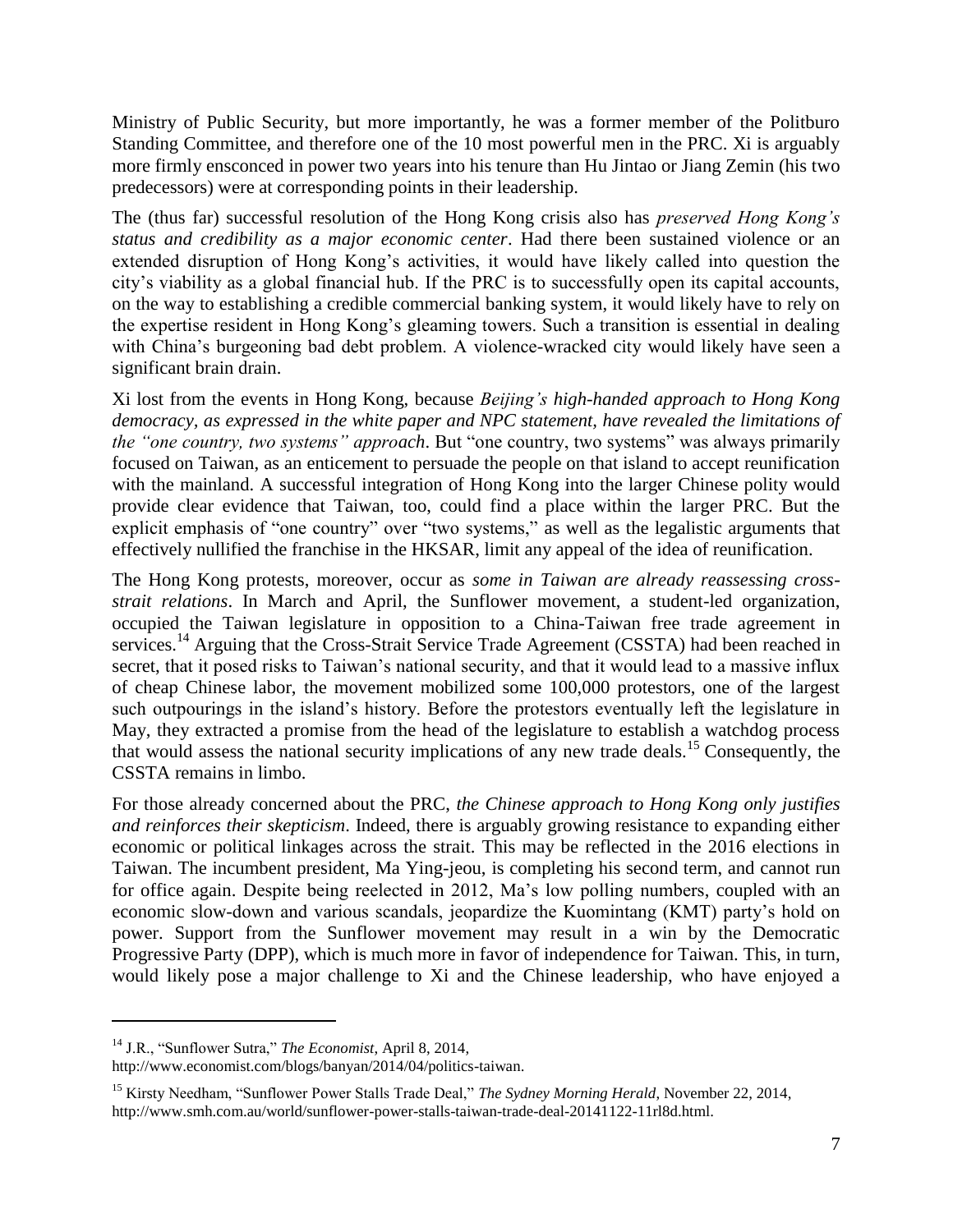quiescent relationship with President Ma and the Taipei government since 2008. Meanwhile, President Ma has voiced support for the Hong Kong protestors.<sup>16</sup>

A key lesson that the PRC leadership has likely drawn from the results in Hong Kong is the *importance of political warfare*, as a means of managing and controlling the discourse. Political warfare (*zhengzhi zuozhan*) is a form of combat that encompasses all methods of non-military strikes, employing political, theoretical/ideological, morale, and psychological means of conflict. From the Chinese perspective, political warfare should be considered *the hardest form of soft power*. The aim of political warfare is to secure the political initiative and psychological advantage over an opponent, in order to strengthen one's own will, secure sympathy from third parties, and debilitate an opponent. It is targeted as much at one's own population as foreigners, and does not occur only in time of formal hostilities. From the Chinese perspective, the events in downtown Hong Kong constituted a political warfare battleground.

Consequently, the PRC waged "the three warfares," public opinion warfare, legal warfare, and psychological warfare, against the demonstrators, in order to achieve its ends of manageable disruption and limiting support in the HKSAR, while avoiding the use of military force. The events in Hong Kong would seem to confirm the Chinese view that *public opinion warfare* is sufficiently important that it is a constant, ongoing activity, aimed at long-term influence of perceptions and attitudes.

Beijing conducted public opinion warfare by controlling the mass information channels, including television, radio, news organizations, but especially social media. The clamp-down on reporting about developments within China, coupled with the state controlled media, meant that not only did the vast majority of Chinese not know about the protests, but that what little they did learn was from Beijing's point of view. This allowed Beijing to shape the Chinese public's perception of what was going on. As important, by depriving the protestors of the prospect of support within China, it sapped the morale of the local protestors.

China, meanwhile, has been more broadly clamping down on foreign media. Beijing has issued directives limiting cooperation between Chinese and foreign journalists, refused visas to some foreign correspondents, and blocked websites (e.g., *The New York Times*).<sup>17</sup> When pressed on this at the joint press conference with President Obama, President Xi made it clear that foreign press should abide by Chinese laws, and it was their failure to do so that had led to their problems.<sup>18</sup> This includes covering events in Hong Kong in ways at odds with Beijing's policies.

President Xi's comments about the foreign press are also consistent with the tenets of *legal warfare* or "lawfare." This entails the use of the law as a weapon, through legal coercion, legal attacks, legal constraints, and other measures, to help achieve political advantage in support of national goals. President Xi's comment about the press thus took the position that it is the

<sup>16</sup> Keith Bradsher and Austin Ramzy, "Taiwan Leaders Stresses Support for Hong Kong Protests," *The New York Times*, October 31, 2014, http://www.nytimes.com/2014/11/01/world/asia/taiwan-president-Ma-Ying-jeou-backshong-kong-protesters-while-courting-beijing.html.

<sup>&</sup>lt;sup>17</sup> Sumit Galhotra, "Amid US-China Talks, Tough Words from Xi Jinping for Foreign Press," Committee to Protect Journalists, November 12, 2014, https://www.cpj.org/blog/2014/11/amid-us-china-talks-tough-words-from-xijinping-fo.php.

<sup>18</sup> Mark Landler, "Fruitful Visit by Obama Ends with a Lecture From Xi," *The New York Times*, November 12, 2014, http://www.nytimes.com/2014/11/13/world/asia/china-us-xi-jinping-obama-apec.html?\_r=0.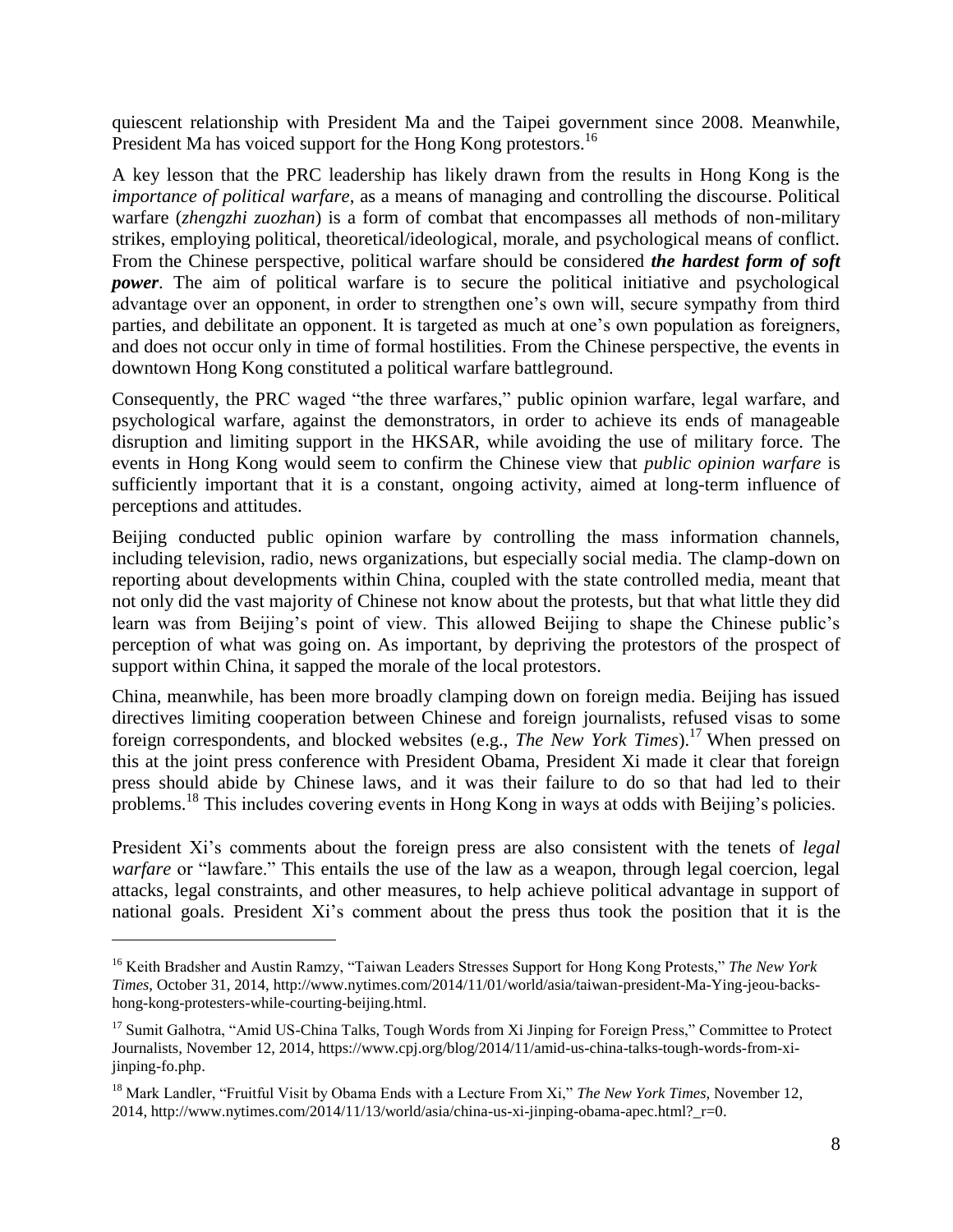adversary (in this case, foreign press organizations and foreign governments) who were acting illegally, while Beijing's actions were consistent with the law.

Similarly, in dealing with the suffrage issue, the PRC stance has been that it is abiding by the terms of the Basic Law of Hong Kong and the Joint Declaration. As the Hong Kong white paper and the NPC statement both emphasized, interpretation of those key documents is vested in the Standing Committee of the National People's Congress. The right of the people of Hong Kong to cast a vote is being assured—as is the NPC's responsibility to determine the slate of candidate. The system is acting perfectly legally—it is the protestors who are acting in defiance of accepted law. This point was reiterated by China's ambassador to the United States, Cui Tiankai:

"The issue in Hong Kong is not democracy. It's the rule of law, whether people should respect and maintain rule of law, or whether they should try to hurt it," Cui said. "People's normal life and social order is disrupted. This is hurting the rule of law in Hong Kong. Without rule of law, there's no democracy."<sup>19</sup>

Meanwhile, the protestors in Hong Kong have long been operating in the shadow of Chinese *psychological warfare* activities. The omnipresent threat of the People's Liberation Army and People's Armed Police, even if they were never employed, nonetheless influenced the protestors. It is likely no coincidence that they were self-censoring, deliberately limiting their protests both physically and politically. Similarly, Beijing's harassment of protestors, including not only leaders but rank-and-file, is almost certainly a long-term psychological effort to discourage future protests by highlighting the negative consequences of participating in them at any level.

#### **Implications of the Chinese Reaction for the United States**

 $\overline{a}$ 

For the United States, the Chinese actions, both direct and indirect, regarding Hong Kong signal that the next several years may be a period of growing tension between Washington and Beijing for several reasons.

In the first place, the Chinese hard-line regarding the protests in Hong Kong, while masked by a non-violent response, indicates that there is little prospect for political liberalization in the Xi administration. Indeed, the harsh message underscoring the "one country" element of the "one country, two systems" formula suggests a senior Chinese leadership that will brook little, if any, dissent or divergence from Party and national unity. Moreover, this lack of interest in pluralism seems to encompass much of the PRC polity; this is a stance that seems to bind together Xi, other senior Chinese leaders, and even large segments of the broader Chinese and Hong Kong populations, which have apparently evinced little or limited sympathy for the protestors.

<sup>19</sup> Isaac Stone Fish, "If You Want Rule of Law, Respect Ours," *Foreign Policy*, November 4, 2014, http://www.foreignpolicy.com/articles/2014/11/04/interview china ambassador US elections democracy hong k ong\_freedom\_snowden\_visas.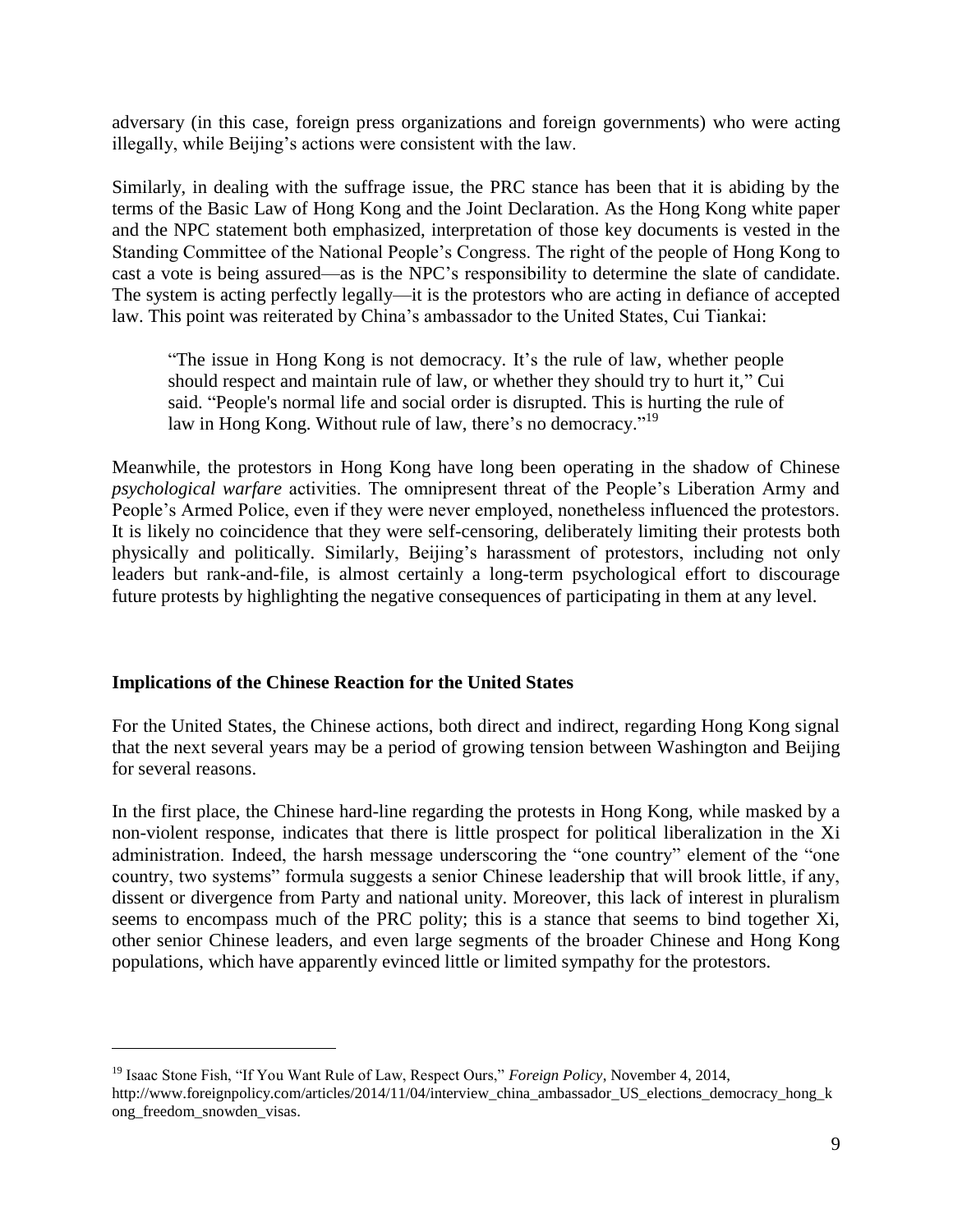Even more problematic, the erosion of support in the HKSAR may suggest to Beijing that it does not need to conduct political reform in order to limit protests or deal with domestic instability. The successful resolution of the Hong Kong situation may be used as an argument by many in China for a strategy of patient attrition—and against one of implementing political liberalization.

This, in turn, would call into question the longstanding assumption that a wealthier China will necessarily be one that will adopt political reforms, leading eventually to greater pluralism and democratization. That this series of developments runs directly counter to longstanding Chinese policy, which opposes "westernization" (and "splittism"), only makes their prospects even less likely.<sup>20</sup>

Consequently, the United States needs to undertake a hedging strategy, even as it continues to seek opportunities to cooperate with the PRC. Such a strategy, however, must first recognize the low probability that the PRC will evolve towards a more liberal, pluralistic political system. Indeed, the Chinese focus on political warfare, and the concomitant employment of such instruments as legal warfare and public opinion warfare against its own population, should serve as a caution regarding interactions with Beijing. Negotiations of any sort must be undertaken with the assumption that they are establishing precedents, not for greater trust, but for political warfare exploitation.

While it may be satisfying to announce a new initiative on climate change or military-to-military confidence-building measures, it is troubling that so few details are forthcoming about precise terms and definitions. Who will determine whether China is in compliance with the agreements? Whose statistics will be used? What will be the consequences of failure to comply? American decision-makers cannot assume an implied common understanding, any more than the people of Hong Kong could assume that "universal suffrage" meant that they could choose whom they voted for.

There is special urgency in improving America's posture in the western Pacific in the coming two years. If the fallout from the Hong Kong protests is a revived debate on Taiwan about its future with the mainland, President Xi Jinping may find himself confronted in 2016 with the unfamiliar phenomenon, to him, of tense cross-strait relations. Xi himself was not part of the senior leadership when Chen Shuibian, the last DPP president, was in office. As important, the People's Liberation Army has enjoyed nearly a decade of consistent, double-digit growth in the intervening years, fielding a substantially improved array of weapons, including more dedicated anti-ship ballistic missiles and other anti-access/area denial capabilities. The United States needs to be able to send a clear signal that it remains committed to the peaceful management of the Taiwan Strait situation—which requires a military posture capable of helping to assure that outcome.

<sup>&</sup>lt;sup>20</sup> Deng Xiaoping enunciated his concerns about "westernization" and "splittism" in the wake of Tiananmen. Gilbert Rozman, *Chinese Strategic Thought Toward Asia* (New York: Palgrave-MacMillan, 2012), pp. 31-32. Hu Jintao and other Chinese leaders echoed this in 2007 and 2012. Congressional-Executive Commission on China, *2007 Annual Report* (Washington, DC: U.S. Congress, 2007), [http://www.cecc.gov/publications/annual-reports/2007-annual](http://www.cecc.gov/publications/annual-reports/2007-annual-report)[report,](http://www.cecc.gov/publications/annual-reports/2007-annual-report) and "China Sees Culture as a Crucial Battleground," CNN, January 5, 2012, [http://www.cnn.com/2012/01/05/world/asia/china-western-culture/.](http://www.cnn.com/2012/01/05/world/asia/china-western-culture/)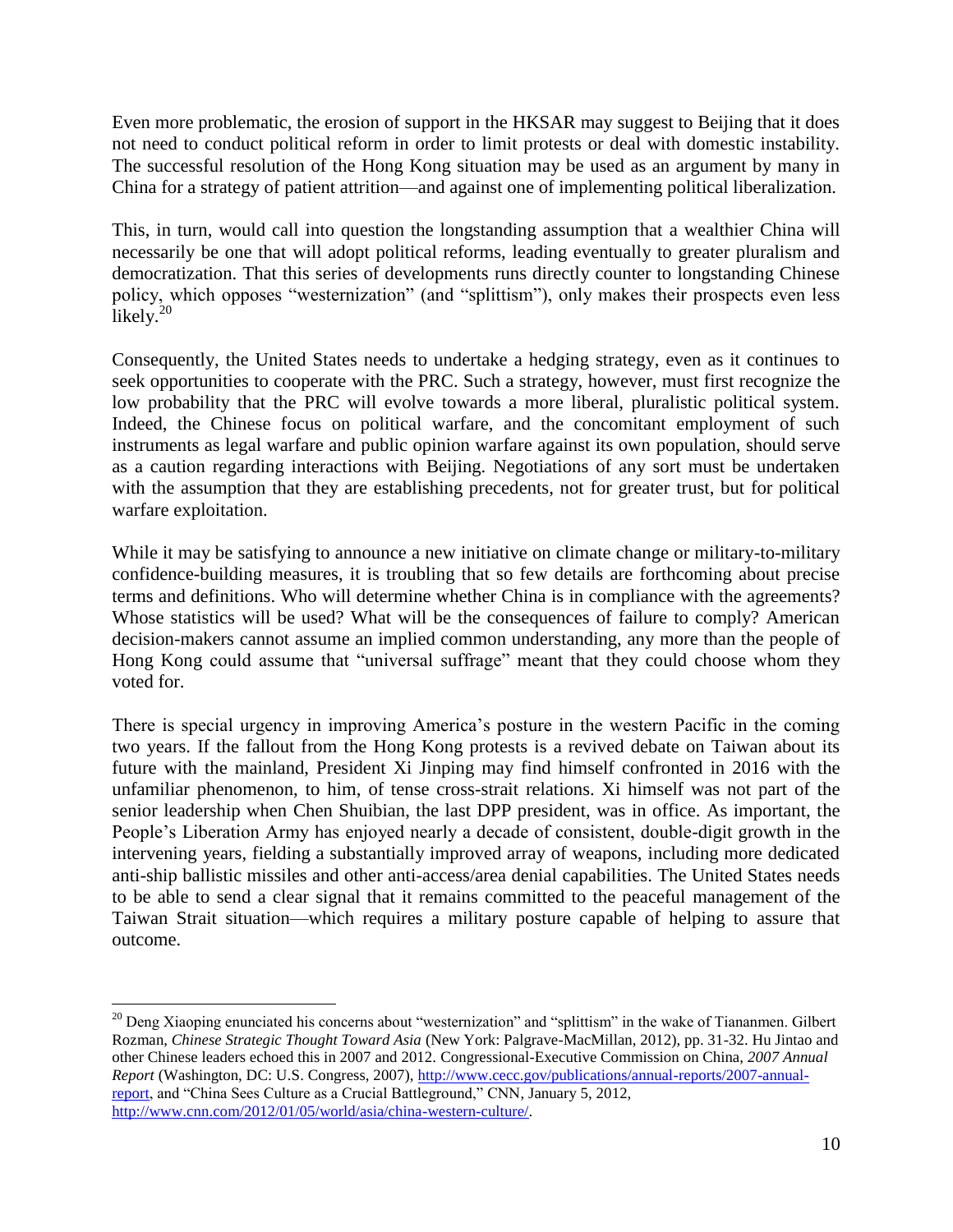As important, however, the United States must also strengthen its ties to other states in the region, so that Beijing does not operate under the illusion that it can employ political warfare to delay or dilute the American response. This means expanding security ties with longstanding allies such as Japan, South Korea, and the Philippines, and friends such as Singapore, but also improving relations with other states such as Vietnam, Indonesia, and Malaysia. An obvious element here is also the need to help Taiwan improve its military capabilities. The grudging pace of arms sales from the only country in the world, the U.S., with the capability and willingness to sell them, has created a situation where Taipei can no longer assure control over the air and seas around the island. Upgrades of fighters sold in 1992 fall far short of what is sufficient to right that balance. Taiwan needs new fighter aircraft, and some way of correcting a very serious deficiency in underwater warfare assets.

What is going on in Hong Kong today is a problem in its own right, for the people of Hong Kong and their future. It also, however, reveals a great deal about the PRC that confronts the Administration and Congress, and signals some of the challenges to peace and security in the region. For much of its history, the United States has seen the preservation of regional stability and preventing the rise of a regional hegemon as fundamental to its national interests. China's actions in Hong Kong suggest that Beijing is more likely to be a challenger than a partner to these ends.